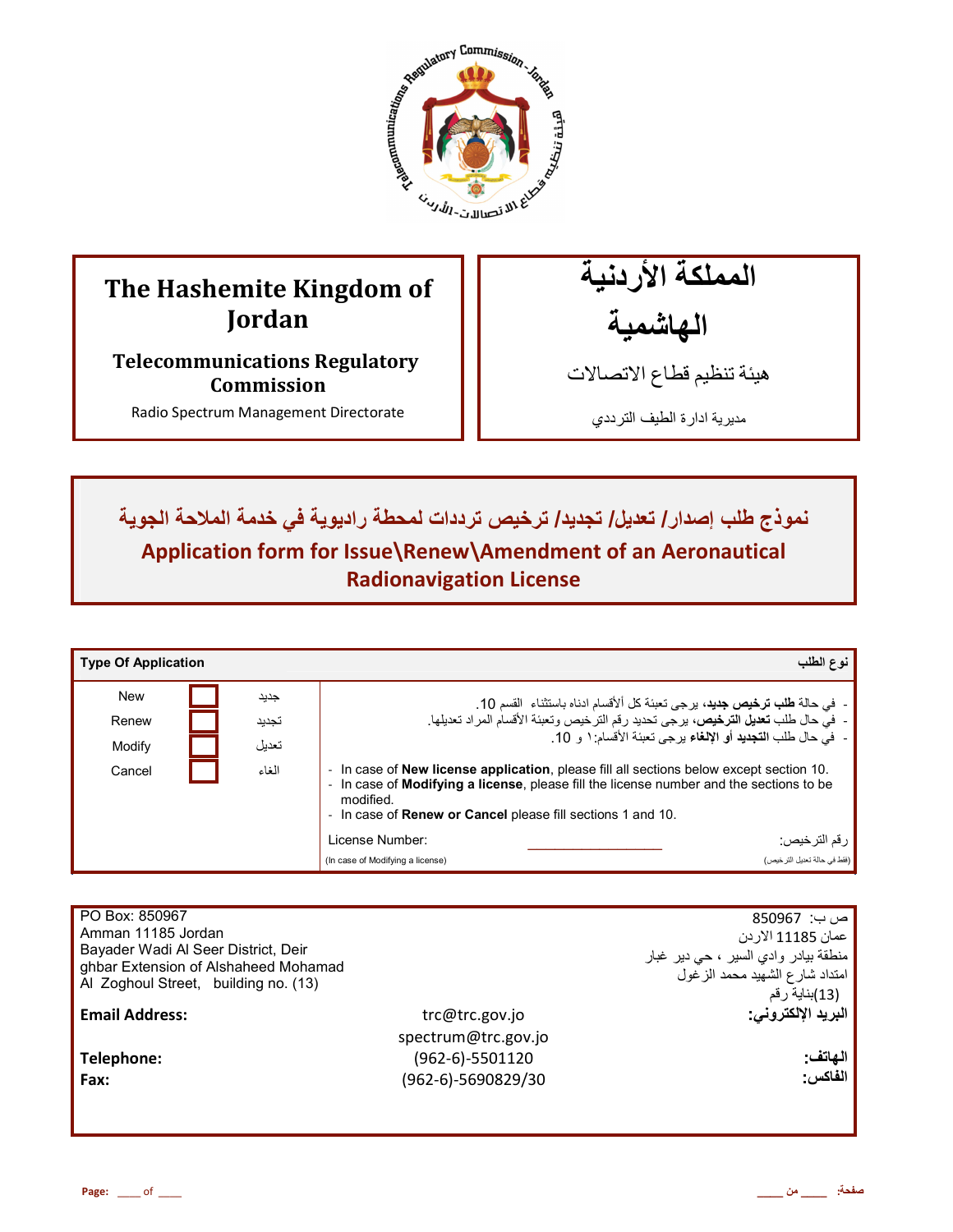

#### نموذج طلب إصدار / تع*ديل/* تجديد/ ترخيص ترددات لمحطة راديوية في خدمة الملاحة الجوية

 **Application form for Issue\Renew\Amendment of an Aeronautical Radionavigation License**

رم رf &دم اط+ب: **\_\_\_\_\_\_\_\_\_\_\_\_\_\_\_\_\_\_\_\_\_\_** :number Reference Applicant

| <b>11.</b><br>Administrative Information (to be filled by Applicant)                                                                                                                                                                                        |                                                                                                                                                                                                                                                                                                                                  |                 |  | معلومات ادارية (تعبأ من قِبل مُقدم الطلب) |                                                                                    |  |
|-------------------------------------------------------------------------------------------------------------------------------------------------------------------------------------------------------------------------------------------------------------|----------------------------------------------------------------------------------------------------------------------------------------------------------------------------------------------------------------------------------------------------------------------------------------------------------------------------------|-----------------|--|-------------------------------------------|------------------------------------------------------------------------------------|--|
| 1.1<br>اسم المرخص له / Licensee Name                                                                                                                                                                                                                        |                                                                                                                                                                                                                                                                                                                                  |                 |  |                                           |                                                                                    |  |
| رمز المستخدم / User ID<br>1.2<br>(Fill "Applicant Identification form", in case you are a new applicant or you do not have<br>vour User ID) /<br>(الرجاء تعبئة "طلب تحديد هوية مقدم الطلب " في حال كنت تقدم طلب لأول مرة أو لا تعرف ر مز المستخدم الخاص بك) |                                                                                                                                                                                                                                                                                                                                  |                 |  |                                           |                                                                                    |  |
| 1.3<br>الشخص المخول بالتوقيع / Authorized Person                                                                                                                                                                                                            |                                                                                                                                                                                                                                                                                                                                  |                 |  |                                           |                                                                                    |  |
| 1.4                                                                                                                                                                                                                                                         | المسؤل التقني / Technical Contact                                                                                                                                                                                                                                                                                                |                 |  |                                           |                                                                                    |  |
|                                                                                                                                                                                                                                                             | أتعهد بأن المعلومات المذكورة في هذا الطلب وأيّ معلومات أخرى مرفقة به، هي معلومات صحيحة. كما أنني أتعهد بأنني اطلعت على جميع القوانين والقرارات                                                                                                                                                                                   |                 |  |                                           | والشروط المنظمة للترخيص الراديوي والتي يجب على الإلتزام بها لحين صدور هذا الترخيص. |  |
|                                                                                                                                                                                                                                                             | I certify that the information on this form and any other information given in support of this application are correct. I also certify that I<br>have read the TRC Regulations and the licensing terms and conditions Specified by the TRC which I shall abide by throughout the<br>process until issuance of the radio license. |                 |  |                                           |                                                                                    |  |
|                                                                                                                                                                                                                                                             |                                                                                                                                                                                                                                                                                                                                  |                 |  |                                           |                                                                                    |  |
| Date Of Submission:<br>تاريخ تقديم الطلب                                                                                                                                                                                                                    |                                                                                                                                                                                                                                                                                                                                  | Signature/Seal: |  | التوقيع/الختم:                            |                                                                                    |  |
|                                                                                                                                                                                                                                                             |                                                                                                                                                                                                                                                                                                                                  | dd / mm / yyyy  |  |                                           |                                                                                    |  |

| 2.                                  | For Administrative use Only                                                            |                |                    |            | للاستخدام الادار  فقط |
|-------------------------------------|----------------------------------------------------------------------------------------|----------------|--------------------|------------|-----------------------|
| 2.1<br>المرجع /TRC Reference Number |                                                                                        |                |                    |            |                       |
| 2.2                                 | Name of TRC Employee who received the application/<br>إسم موظف الهيئة الذى استلم الطلب |                |                    |            |                       |
| Date of Application<br>receipt:     |                                                                                        | dd / mm / yyyy | تاريخ استلام الطلب | Signature: | التوقيع:              |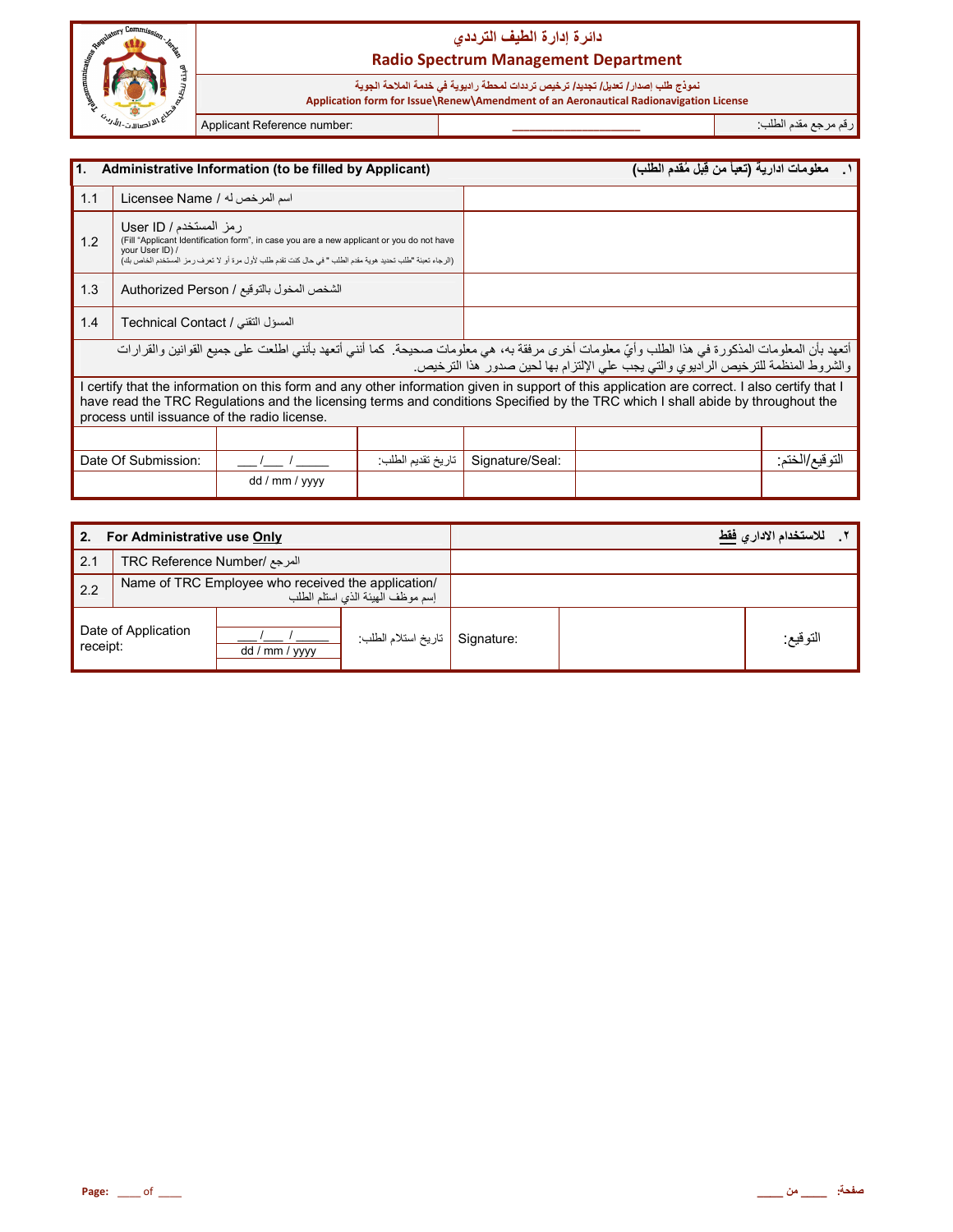

**Remarks:**<br>- In case of several Radionavigation Stations, please fill<br>sections 3 to 9 for each Station

في حال وجود أكثر من محطة ملاحة راديوية للطيران يرجى تعينة الأقسام من<br>٣ إلى ٩ لكل محطة <u>ملاحظات:</u>

| 3. | <b>Type of System</b> |                     |                   | $\mathbf{r}$<br>نوع النظام |
|----|-----------------------|---------------------|-------------------|----------------------------|
|    | Land Station-ILS      | Land Station-VOR    | Land Station--MLS | Land Station-DME           |
|    | Land Station-Other    | Radiobeacon Station |                   |                            |

| 14. | <b>Geographical information</b> | المعلومات الجغرافية<br>$\cdot$ $\epsilon$ |
|-----|---------------------------------|-------------------------------------------|
| 4.1 | اسم الموقع / Site name          |                                           |
| 4.2 | خط الطول / Longitude            | Deg.<br>Min.<br>Sec.                      |
| 4.3 | دائر ۃ العرض / Latitude         | N<br>Deg.<br>Min.<br>Sec.                 |

| 5.  | <b>Frequency information</b>                                                                                                                                                        |                |             |              |                                      | <b>0 معلومات التردد</b> |  |
|-----|-------------------------------------------------------------------------------------------------------------------------------------------------------------------------------------|----------------|-------------|--------------|--------------------------------------|-------------------------|--|
| 5.1 | عدد الترددات المطلوبة / Number of required frequencies<br>(Number of required frequency pairs in case of duplex operation)<br>(عدد ازواج الترددات المطلوبة في حالة التشغيل المزدوج) |                |             |              |                                      |                         |  |
| 5.2 | نطاق التردد / Frequency Range (MHz)                                                                                                                                                 |                |             |              |                                      |                         |  |
| 5.3 | عرض النطاق الترددي / Channel Bandwidth (KHz)                                                                                                                                        |                |             |              |                                      |                         |  |
| 5.4 | نمط التشغيل/ Mode of operation                                                                                                                                                      |                | Half Duplex | منفرد        | Duplex                               | مزدوج                   |  |
| 5.6 | List of frequencies (MHz) /                                                                                                                                                         | #              | ار سال/ Tx  | استقبال / Rx | نوع /Type of Modification<br>التعديل |                         |  |
|     | قائمة التر ددات                                                                                                                                                                     |                |             |              | اضافة /Add                           | احذف Delete             |  |
|     | - In case 5.4 Mode of Operation = Half Duplex please fill only Tx                                                                                                                   | 1              |             |              |                                      |                         |  |
|     | Frequencies /<br>في حال 5.4 نمط التشغيل = منفر د، الر جاء تعبئة تر ددات الإر سال فقط<br>- In case 5.4 Mode of Operation = Duplex please fill Tx and Rx                              | $\overline{2}$ |             |              |                                      |                         |  |
|     | Frequencies /<br>في حال 5.4 نمط التشغيل = مز دو ج، الر جاء تعينة تر ددات الإر سال و الإستقبال                                                                                       | 3              |             |              |                                      |                         |  |
|     |                                                                                                                                                                                     | 4              |             |              |                                      |                         |  |
|     |                                                                                                                                                                                     | 5              |             |              |                                      |                         |  |
|     |                                                                                                                                                                                     | 6              |             |              |                                      |                         |  |
|     |                                                                                                                                                                                     | $\overline{7}$ |             |              |                                      |                         |  |
|     |                                                                                                                                                                                     | 8              |             |              |                                      |                         |  |
|     |                                                                                                                                                                                     | 9              |             |              |                                      |                         |  |
|     |                                                                                                                                                                                     | 10             |             |              |                                      |                         |  |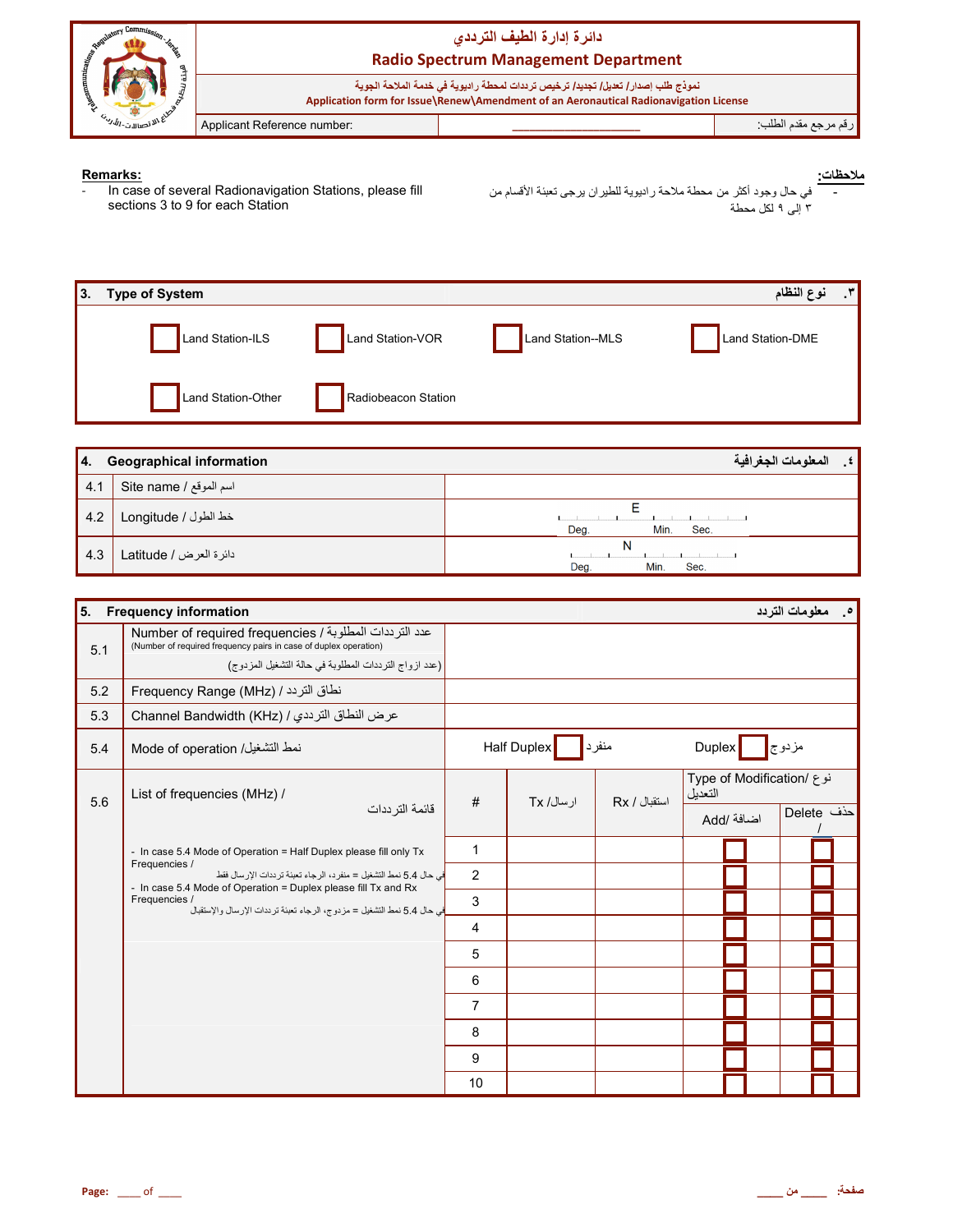

نموذج طلب إصدا*ر |* تعليل | تجديد/ ترخيص ترددات لمحطة راديوية في خدمة الملاحة الجوية<br>Application form for Issue\Renew\Amendment of an Aeronautical Radionavigation License

Applicant Reference number:

رقم مرجع مقدم الطلب:

| l6.                                              | Area of service                                                                                                                         |                                         |                           | منطقة الخدمة                     |  |
|--------------------------------------------------|-----------------------------------------------------------------------------------------------------------------------------------------|-----------------------------------------|---------------------------|----------------------------------|--|
| 6.1                                              | Centre Point/                                                                                                                           | خط الطول / Longitude                    | E<br>Sec.<br>Deg.<br>Min. |                                  |  |
| 6.2                                              | النقطة المركزية                                                                                                                         | خط العرض / Latitude                     | N<br>Min.<br>Sec.<br>Deg. |                                  |  |
| 6.3                                              | Radius of Service Area (Km) / شعاع منطقة الخدمة                                                                                         |                                         |                           |                                  |  |
| 6.4                                              | أقصبي طول للدائرة (م)/Maximum Length of Circuit (m)<br>يجب تعبئة هذه الخانة في نطاق الترددات المنخفض والمتوسط/Required in LF/MF Bands؟* |                                         |                           |                                  |  |
| <b>Corresponding transmitting mobile station</b> |                                                                                                                                         |                                         |                           | المحطة المتنقلة المرسلة المقابلة |  |
| 6.5                                              |                                                                                                                                         | القدرة المشعة /( Radiated Power EIRP (W |                           |                                  |  |
| 6.6                                              | سعة البث / Designation of Emission                                                                                                      |                                         |                           |                                  |  |

| 7.   | <b>Station details</b>                                                                                            | تفاصيل المحطة<br>$\mathsf{v}$                                  |
|------|-------------------------------------------------------------------------------------------------------------------|----------------------------------------------------------------|
| 7.1  | Nature of Service(refer to Annex 1) / ايرجى الرجوع للملحق / Nature of Service(refer to Annex 1<br>١) طبيعة الخدمة |                                                                |
| 7.2  | فئة البث / Designation of Emission                                                                                |                                                                |
| 7.3  | Transmitter Output Power (W) / (W) أَفْرة جهاز الأرسال                                                            |                                                                |
| 7.4  | عامل ضوضاء المستقبل / (Receiver Noise Figure (dB                                                                  |                                                                |
| 7.5  | Receiver Sensitivity (dBm) / حساسية المستقبل                                                                      |                                                                |
| 7.6  | نسبة الاشارة الى التداخل / Signal to Interference Ratio (dB)                                                      |                                                                |
| 7.7  | Total Transmission Losses (dB) / (dB) إجمالي خسائر<br>الإرسال                                                     |                                                                |
| 7.8  | إرتفاع الهوائي فوق مستوى الأرض / Antenna height AGL (m)<br>$(\gamma)$                                             |                                                                |
| 7.9  | ارتفاع الهوائي / Antenna Height above the mast base (m)<br>عن قاعدة البرج أو العامود (م)                          |                                                                |
| 7.10 | كيفية تثبيت الهوائي / Antenna Mounting type                                                                       | Green Field<br>Rooftop<br>Wall Mount<br><b>Indoor Solution</b> |

| <b>Equipment Details</b><br>-8. |                                                                             | تفاصيل الأجهز ة |
|---------------------------------|-----------------------------------------------------------------------------|-----------------|
| 8.1                             | Manufacturer of the main equipment/<br>الشر كة المصنِّعة للجهاز الرئيسي     |                 |
| 8.2                             | طراز الجهاز الرئيسي/ Model of the main equipment                            |                 |
| 8.3                             | Manufacturer of the standby equipment/<br>الشركة المصنِّعة للجهاز الإحتياطي |                 |
| 8.4                             | طراز الجهاز الإحتياطي/ Model of the standby equipment                       |                 |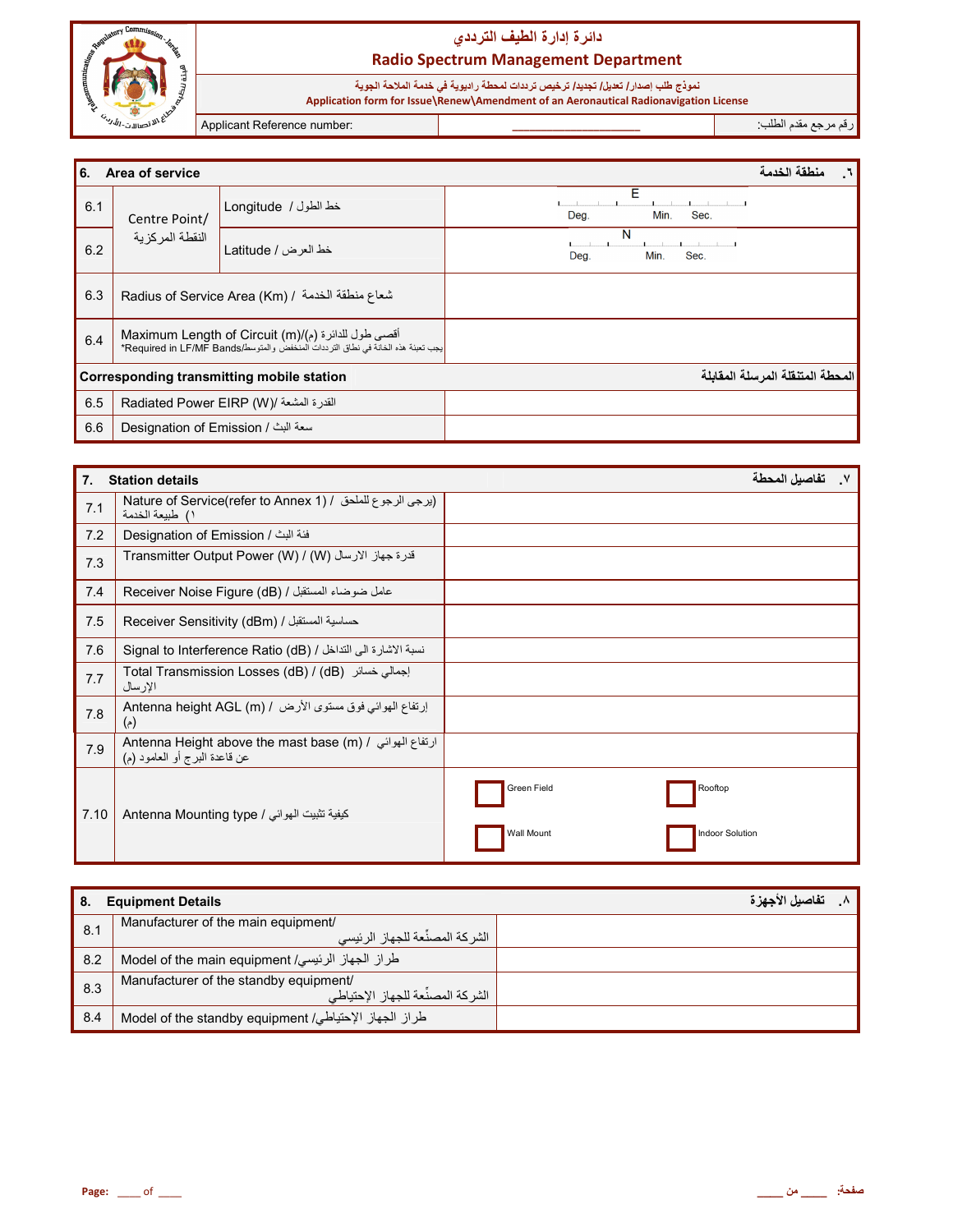

نموذج طلب إصدا*ر |* تعليل | تجديد/ ترخيص ترددات لمحطة راديوية في خدمة الملاحة الجوية<br>Application form for Issue\Renew\Amendment of an Aeronautical Radionavigation License

Applicant Reference number:

رقم مرجع مقدم الطلب:

| 9.   | Antenna details                                                             | ٩.     تفاصيل الهو ائيات                                                                    |
|------|-----------------------------------------------------------------------------|---------------------------------------------------------------------------------------------|
| 9.1  | الشركة المصنعة / Manufacturer                                               |                                                                                             |
| 9.2  | الطراز / Model                                                              |                                                                                             |
| 9.3  | Antenna gain (dBi) / ربح الهوائي                                            |                                                                                             |
|      |                                                                             | CR - Right hand<br>CL - Left hand circular or<br>D - Dual<br>circular or direct<br>indirect |
| 9.4  | الإستقطاب / Polarization                                                    | H - Horizontal Linear<br>L - Linear<br>M - Mixed                                            |
|      |                                                                             | SR - Right hand<br>SL - Left hand slant<br>V - Vertical linear<br>slant                     |
| 9.5  | الإتجاهية / Directivity                                                     | Directional<br>Omni                                                                         |
|      | <b>Directional Antenna</b><br>(Fill only in case Directivity = Directional) | هوائي إتجاهي<br>(تعبأ فقط في حالة الاتجاهية = Directional)                                  |
| 9.6  | نسبة الربح الأمامي الى الخلفي / Front-to-Back Ratio [dB]                    |                                                                                             |
| 9.7  | عرض الاشعاع الرئيسي العامودي / [ <sup>0</sup> ] Vertical Beamwidth          |                                                                                             |
| 9.8  | عرض الاشعاع الرئيسي الافقي / [ <sup>0</sup> ] Horizontal Beamwidth          |                                                                                             |
| 9.9  | Elevation of Maximum Radiation [ $^{\circ}$ ] / ارتفاع الاشعاع / [          |                                                                                             |
| 9.10 | إتجاه الإشعاع / Beam Direction                                              | Fixed<br>Rotational/ Swept<br>(fill the field 9.11)<br>(fill the field 9.12)                |
| 9.11 | Azimuth of Maximum Radiation [ $^{\circ}$ ] / اسمت الإشعاع /                |                                                                                             |
| 9.12 | بداية/نهاية السمت / Start / Finish Azimuths [°] /                           | Start:<br>Finish:                                                                           |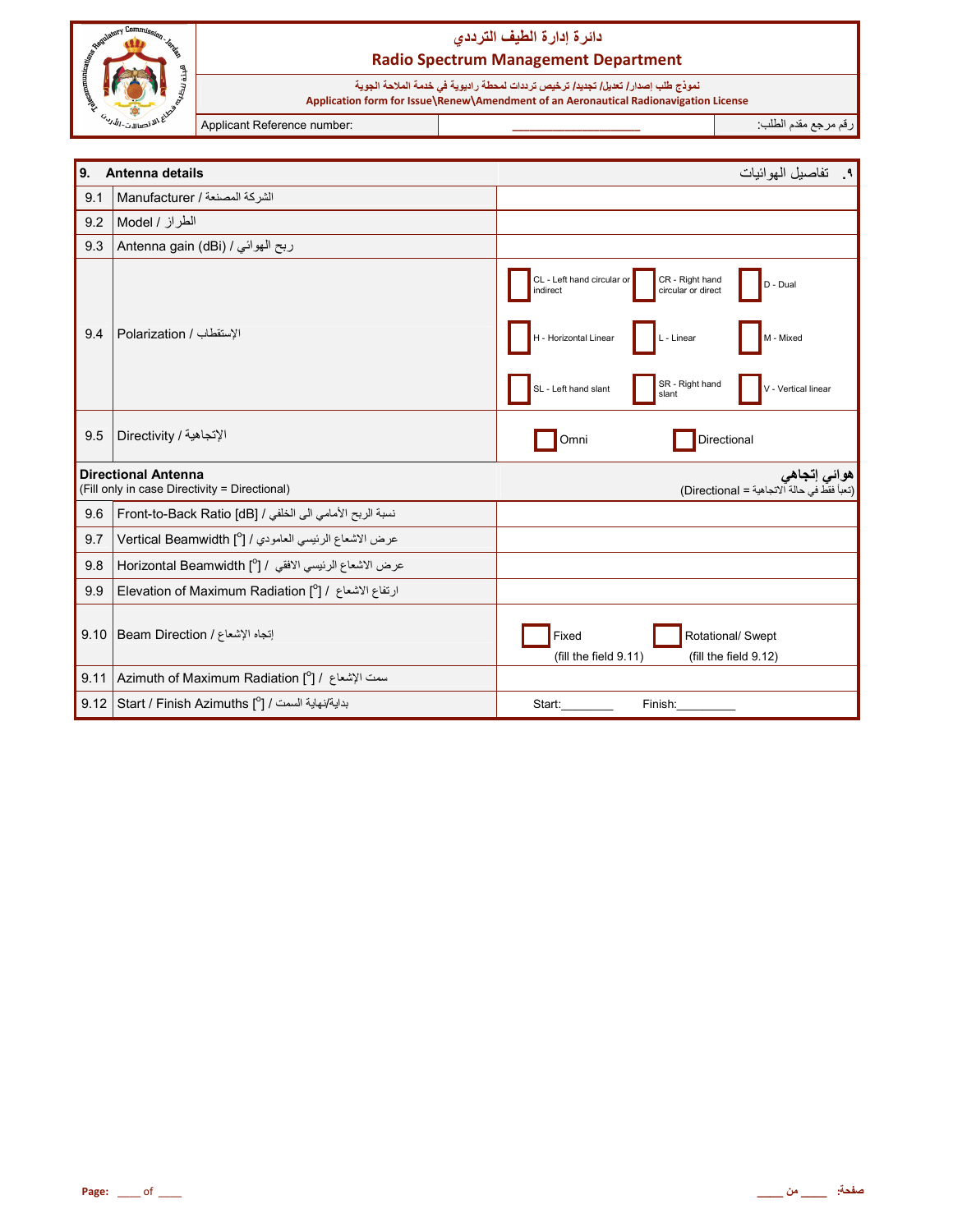

نموذج طلب إصدا*ر |* تعليل | تجديد/ ترخيص ترددات لمحطة راديوية في خدمة الملاحة الجوية<br>Application form for Issue\Renew\Amendment of an Aeronautical Radionavigation License

Applicant Reference number:

رقم مرجع مقدم الطلب

|      | 10. License(s) List                    |              | . ١. قائمة التراخيص                 |
|------|----------------------------------------|--------------|-------------------------------------|
|      | (fill only in case of Renew or Cancel) |              | (تعبأ فقط في حالة التجديد أو الغاء) |
|      | 10.1                                   | 10.2         |                                     |
| $\#$ | License Number/                        | Expiry Date/ |                                     |
|      | رقم الترخيص                            |              | تاريخ انتهاء الصلاحية               |
|      |                                        |              |                                     |
|      |                                        |              |                                     |
|      |                                        |              |                                     |
|      |                                        |              |                                     |
|      |                                        |              |                                     |
|      |                                        |              |                                     |
|      |                                        |              |                                     |
|      |                                        |              |                                     |
|      |                                        |              |                                     |
|      |                                        |              |                                     |
|      |                                        |              |                                     |
|      |                                        |              |                                     |
|      |                                        |              |                                     |
|      |                                        |              |                                     |
|      |                                        |              |                                     |
|      |                                        |              |                                     |
|      |                                        |              |                                     |
|      |                                        |              |                                     |
|      |                                        |              |                                     |
|      |                                        |              |                                     |
|      |                                        |              |                                     |
|      |                                        |              |                                     |
|      |                                        |              |                                     |
|      |                                        |              |                                     |
|      |                                        |              |                                     |
|      |                                        |              |                                     |

#### Remarks:

If needed please use more than one copy of this page.  $\omega_{\rm c}$